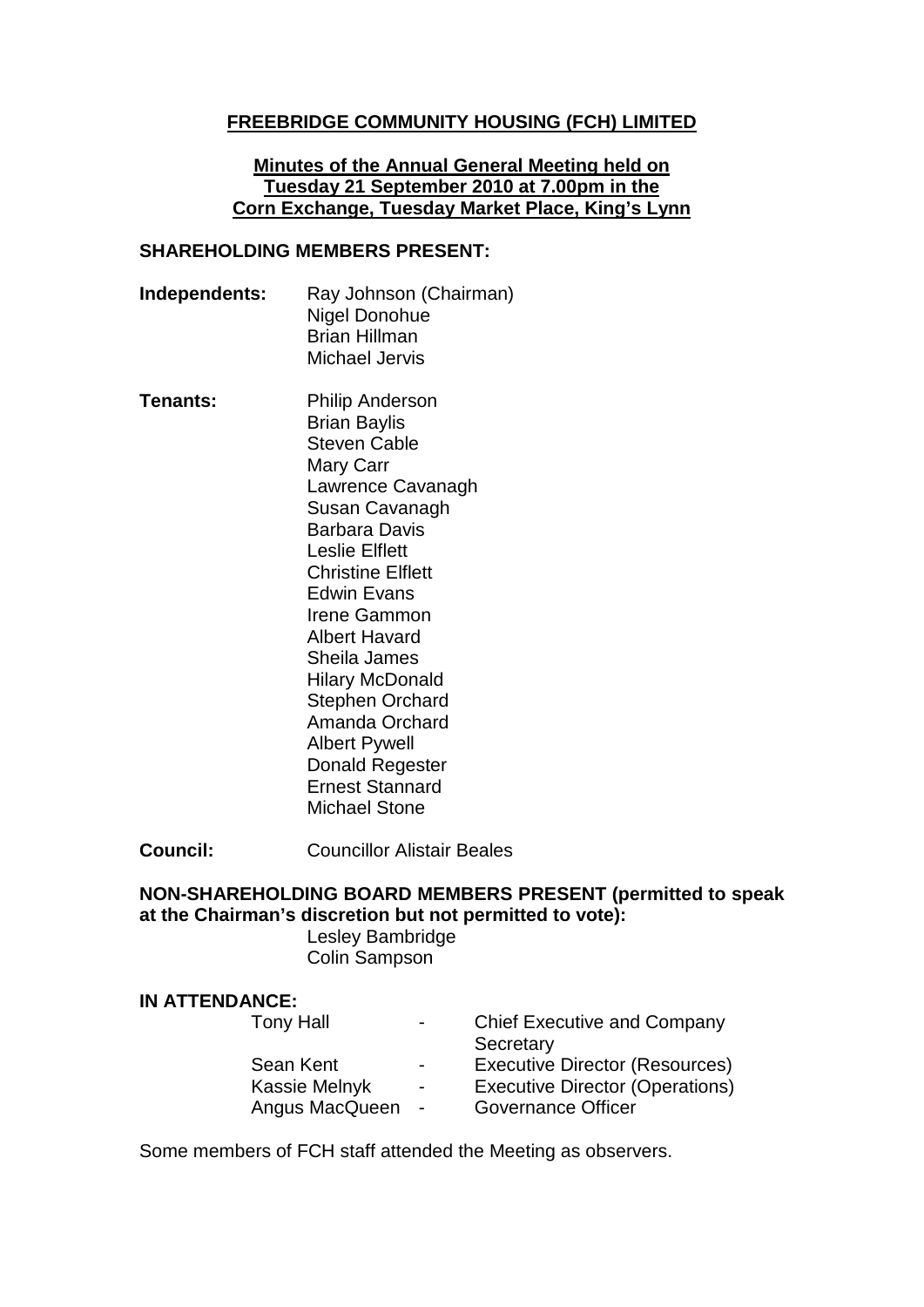# **1. APOLOGIES**

Apologies for absence were received from Margaret Brown, Sylvia Calver, Caroline Comben, William Cousins, Robina Cullen, Alban Davies, Barbara Dewart, Penny Duce, Valerie Gooding, Bill Guyan, Joan Guyan, Richard Hegarty, Celia Jayne, Ernest Law, Paul Leader, Mandi Loveridge, Ralph Philips, Pat Southgate and Patricia Starr. No notices of proxy had been received.

# **2. MINUTES**

Having been duly proposed and seconded, it was

**RESOLVED (by a 95% majority, and with no votes against):** That the minutes of the Annual General Meeting held on 21 September 2009 be confirmed as a correct record and signed by the Chairman.

# **3. REPLACEMENT OF THE RULES**

The Meeting considered a recommendation to replace the Rules in their entirety. The Chief Executive and Company Secretary explained that this recommendation was being made as a considerable number of changes to the Rules were being put forward, largely as a result of the new legislative and regulatory regime for housing associations. All shareholders had been sent a marked up copy of the Rules, which clarified the suggested changes.

Having been duly proposed and seconded, it was

**RESOLVED (unanimously):** That the Rules of the Association be replaced in their entirety with the Rules marked "X" attached to the resolution.

## **4. THE BOARD'S ANNUAL REPORT TO THE ANNUAL GENERAL MEETING**

The Meeting received the Board's Annual Report, which included the following:

- Financial statements for the period to 31 March 2010, including:
	- o The revenue accounts and balance sheet for the last accounting period
	- o The Auditor's report on those accounts and balance sheet
	- o The Board's report on the affairs of the Association.
	- o The Board's statement of the values and objectives of the Association
	- o A statement of the current obligations of Board members to the Board and the Association
- A statement of the skills, qualities and experience required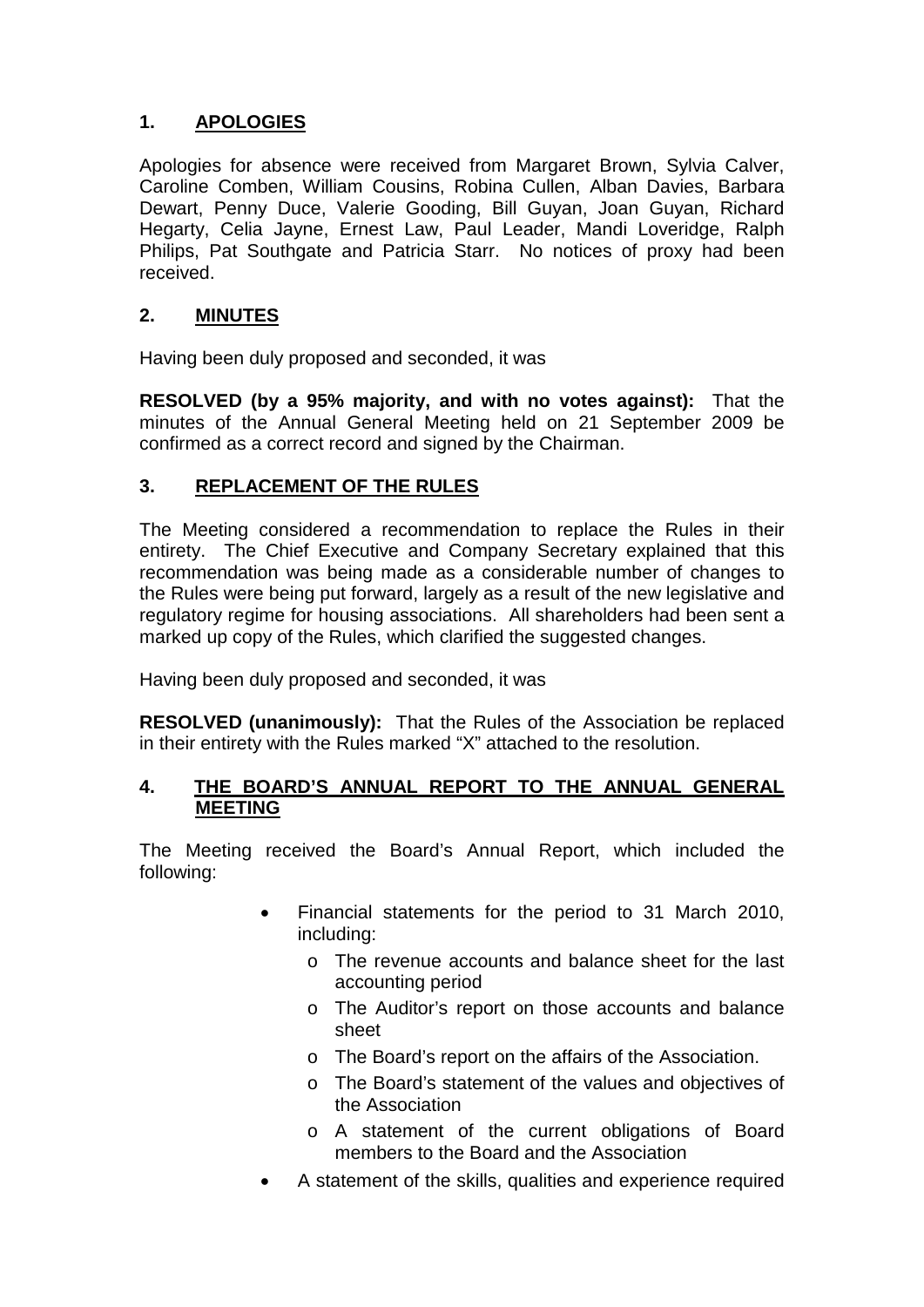by the Board amongst its members

- The Policy for admitting new shareholders
- The Board's report on the Community Empowerment Strategy.

## **5. APPOINTMENT OF AUDITOR**

Having been duly proposed and seconded, it was

**RESOLVED (unanimously):** That Grant Thornton LLP be reappointed as Auditor of the Association.

## **6. APPOINTMENT OF INDEPENDENT BOARD MEMBERS**

The Chairman explained that, with effect from this AGM, the terms of office as Independent Board members of Michael Jervis and Pat Southgate came to an end.

Following a thorough recruitment process, the Board was recommending that Michael Jervis be reappointed as an Independent Board member. The Board was of the view that it was important to increase the finance skills on the Board, and so was also recommending that Matthew Brown, a locally-based accountant, be appointed as an Independent Board member.

A further vacancy for an Independent Board member had been created by the resignation of Brian Hillman, with effect from that evening, and the Board would be undertaking a recruitment process to fill that vacancy following a governance review.

The Chairman thanked Pat Southgate and Brian Hillman for their hard work as Independent Board members over several years, including Mr Hillman's service as Board Vice-Chairman for two years.

Having been duly proposed and seconded, it was

### **RESOLVED:**

- 1) That Michael Jervis be reappointed as an Independent Board member until the 2013 AGM.
- 2) That Matthew Brown be appointed as an Independent Board member until the 2013 AGM.

*[Note: Michael Jervis did not vote on the above item.]*

### **7. NOTICE OF APPOINTMENT OF TENANT BOARD MEMBERS**

The Chief Executive and Company Secretary explained that there were currently four vacancies for Tenant Board membership, created by the end of